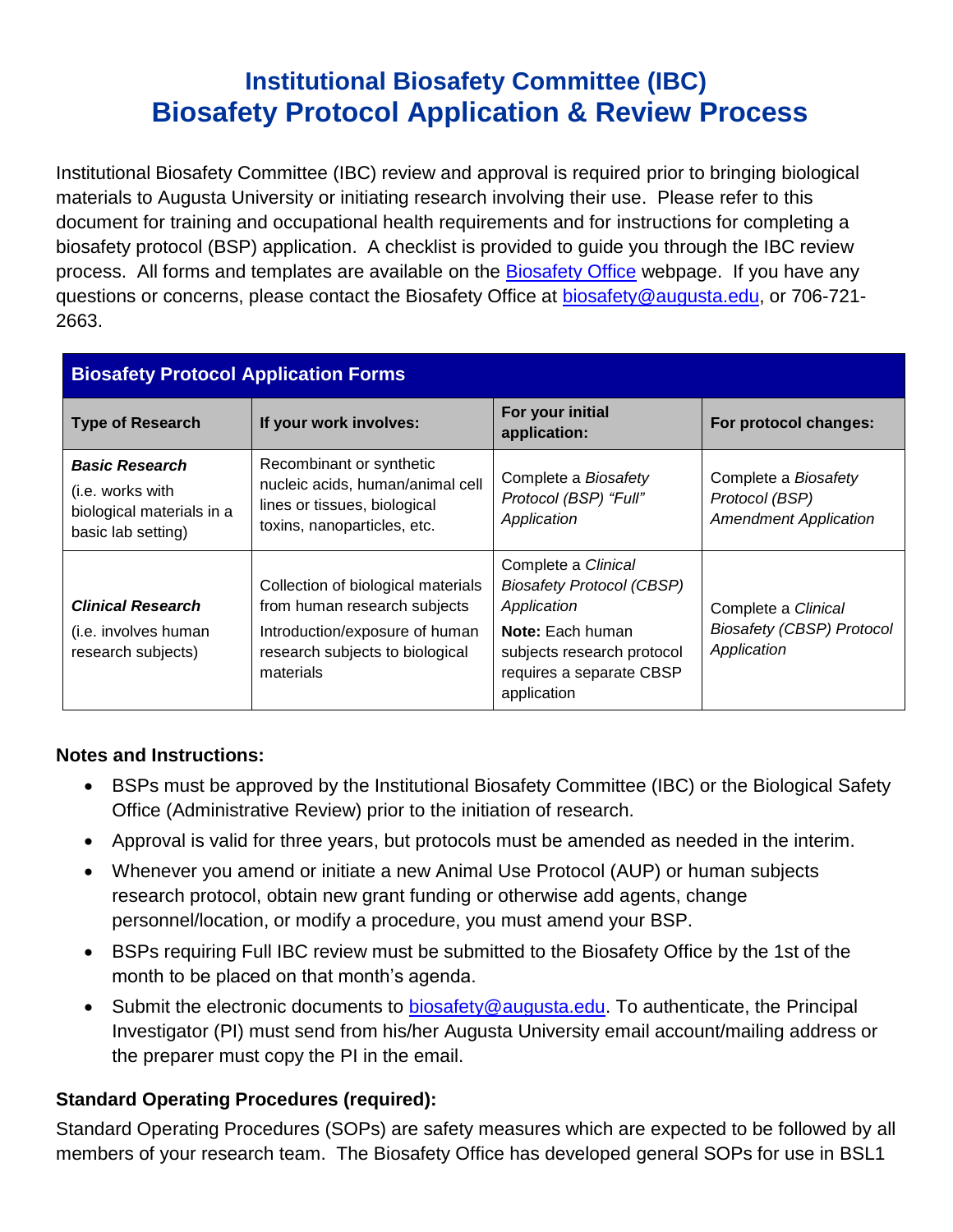and BSL2 laboratories and for use in clinical research. If these SOPs cannot be followed as they are written, please include modified SOPs for review with this application. The SOPs are available on the Biosafety Office webpage.

Additionally, the IBC may require supplemental SOPs for specific, higher hazards agents or operations in the laboratory. If applicable, the Biosafety Office will communicate this requirement to you during the review process.

### **Biosafety and laboratory specific training requirements:**

The Biosafety Office provides training as outlined in the table below. All training is available electronically through Workforce Learn Online and will be assigned by the Biosafety Office based on the information provided in your BSP application.

Additionally, the Principal Investigator is responsible for laboratory specific and procedure specific safety training. Once the application and review process has been completed, a copy of the approved BSP and SOPs should be made available in the laboratory for reference. The PI should provide laboratory specific safety training with all personnel, including review of these documents, and should maintain a record of that training (i.e. signature log).

| <b>Augusta University/ Augusta University Medical Center Biosafety Training Requirements</b>                                                                                                                                                                                    |                                                                                                                                                                                                        |  |  |  |
|---------------------------------------------------------------------------------------------------------------------------------------------------------------------------------------------------------------------------------------------------------------------------------|--------------------------------------------------------------------------------------------------------------------------------------------------------------------------------------------------------|--|--|--|
| University and Health System personnel and/or<br>personnel who work in University or Health System<br>facilities on research projects, if you:                                                                                                                                  | You must satisfactorily complete the following<br>training:                                                                                                                                            |  |  |  |
| Work with biological materials in a basic/wet laboratory<br>setting, including clinicians who have a basic/wet<br>laboratory.                                                                                                                                                   | <b>Biosafety and Bloodborne Pathogen Training</b><br>An initial online training session is required prior to<br>initiation of work.<br>Annual Biosafety Refresher required thereafter.                 |  |  |  |
| Work with biological materials in a clinical laboratory<br>setting.<br>*Involves taking human blood, tissues or fluid specimens<br>from patients who are not considered infectious with any<br>agent ≥RG3, preparation of serum or plasma samples,<br>aliquotting of specimens. | <b>Biosafety and Bloodborne Pathogen Training</b><br>An initial online training session is required prior to<br>initiation of work.<br>Annual Biosafety Refresher required thereafter.                 |  |  |  |
| Involved in research that is subject to the NIH Guidelines<br>for Research Involving Recombinant or Synthetic Nucleic<br>Acids Molecules.<br>*Introduction of genetically modified materials into human<br>research subjects (i.e. DNA vaccines, personalized<br>therapies)     | NIH Guidelines for Research Involving Recombinant<br>or Synthetic Nucleic Acid Molecules<br>An initial online training session is required prior to<br>initiation of work.                             |  |  |  |
| Responsible for marking, labeling, packaging, shipping,<br>transporting, or receiving Biohazards (infectious agents,<br>biological toxins, human clinical specimens, animal<br>diagnostic specimens, dry ice, liquid nitrogen, genetically<br>modified organisms)               | <b>Shipping Biological Substances and Support</b><br><b>Materials</b><br>Current training is required for anyone involved in the<br>shipping process. Required biennially (i.e. once every 2<br>years) |  |  |  |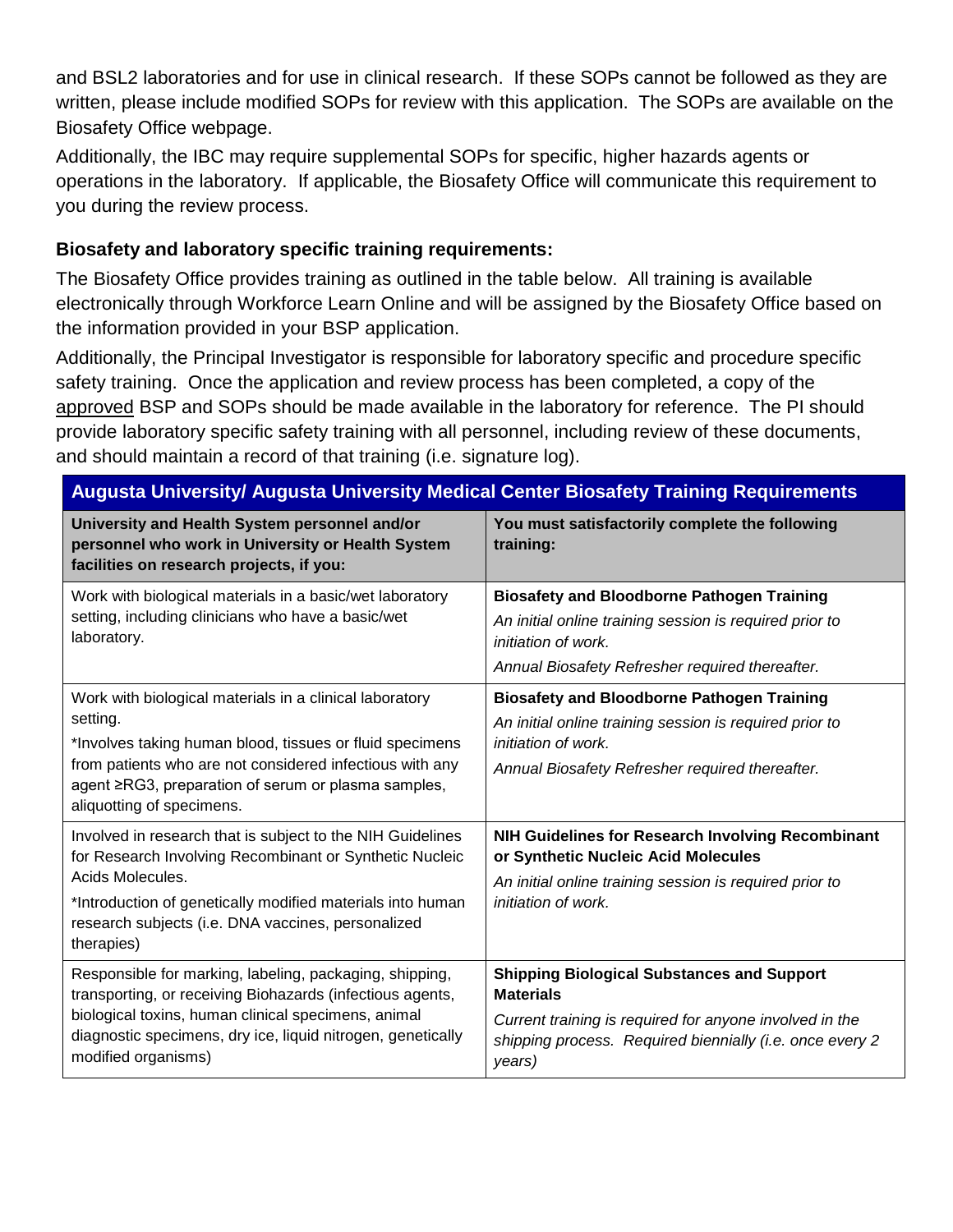#### **Risk Assessment and Mitigation:**

The PI is asked to conduct an initial risk assessment and to propose methods to reduce that risk. This information should be provided in the **Risk Assessment and Mitigation** questions found in the forms. Procedures with increased risk of exposure to biological materials (i.e. due to splash, aerosol production, sharps handling, etc.) should be discussed in these sections along with proposed methods to reduce the risks and potential consequences of exposure (i.e. vaccinations, additional PPE, use of a biosafety cabinet or safety sharps, etc.). Safety standards and guidelines that may pertain to your research are provided in the **Information and Useful Links** section of the Biosafety Office webpage:

Home / Services / Environmental Health and Safety / Biological Safety Office

# Biological Safety Office | Environmental Health & Safety **Division**

| Quick Links | u |
|-------------|---|
| Resources   | ÷ |
| Services    | ÷ |
|             |   |
|             |   |
|             |   |
|             |   |
|             |   |
|             |   |
|             |   |
|             |   |
|             |   |
|             |   |
|             |   |
|             |   |

The Biological Safety Office is part of the Augusta University's Environmental Health & Safety Division. Walter Loring is the Associate Vice President of the Environmental Health & Safety Division.

The Biological Safety Office serves four missions:

- Promote health and safety practices governing all personnel working with biological materials in basic and clinical research  $\bullet$ and/or teaching activities.
- · Maintain and improve the Augusta University Biological Safety Program to promote the research, clinical and educational missions of the University.
- · Maintain compliance with Federal, State and Local Regulations and Guidelines, Augusta University policies and industry standards related to Biological Safety.
- $\bullet$ Serve as the Administrative and Compliance Office for the Institutional Biosafety Committee (IBC).

The Biological Safety Office is open Monday - Friday, 8AM - 5PM. We are located in the building behind the Hamilton building next to the parking deck on RA Dent Blvd., CI-1001. Telephone: (706) 721-2663, Fax: (706) 721-9844. We have voicemail so that you may leave a message 24 hours a day. In case of emergencies, call the Augusta University Public Safety at (706) 721-2911.



#### **Laboratory Assistance Visits:**

Routine Laboratory Assistance Visits (LAVs/lab inspections) are conducted twice a year by Environmental Health and Safety. In many cases no additional inspection is required as part of the protocol review process. However, if the protocol is associated with a new laboratory space, or if the proposed experiments present an increased risk requiring additional safety measures, the Biosafety Office or the IBC may require an LAV. The inspection checklist is available on the Biosafety Office webpage.

#### **Occupational Health Requirements:**

Occupational health clearance may be required prior to release of Biosafety or Institutional Biosafety Committee (IBC) approval to handle biohazardous agents or to enter patient care areas or areas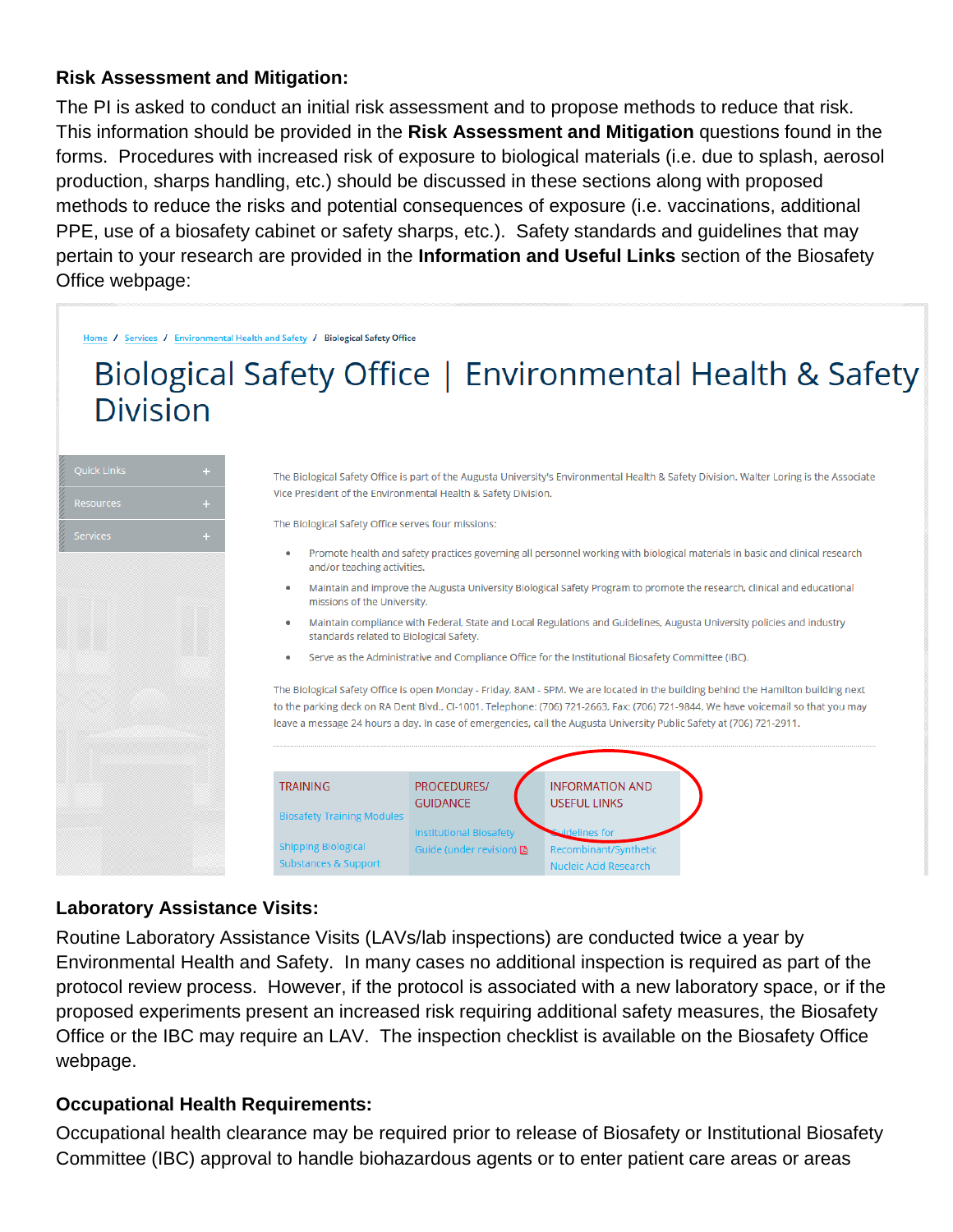where biohazardous agents are used. Clearance is required if the proposed research involves any of the following:

- Human or non-human primate materials, including cell lines
- Direct contact with human research subjects
- Influenza Virus (wild-type or genetically modified)
- Vaccinia Virus (wild-type or genetically modified)
- Rabies Virus (wild-type or genetically modified)
- Biological Toxins

In order to obtain clearance

- Complete an **Occupational Health Clearance Form**
- Provide the form to the Employee Health and Wellness Office, the Student Health Office, or to your licensed health care provider at the time of your evaluation
- If seen outside the Employee Health and Wellness Office, return completed and signed form to Employee Health and Wellness Office (FG-1174) 1515 Pope Avenue Augusta, GA 30901 [employeehealth@augusta.edu](mailto:employeehealth@augusta.edu) 706-721-3418

**Important Note:** Occupational Health Clearance may also be required by the Institutional Animal Care and Use Committee (IACUC). If you will be working with research animals in additional to biohazardous agents, please contact the IACUC occupational health Coordinator [\(ANIMALOHP@augusta.edu\)](mailto:ANIMALOHP@augusta.edu) to coordinate your Occupational Health Clearance visit.